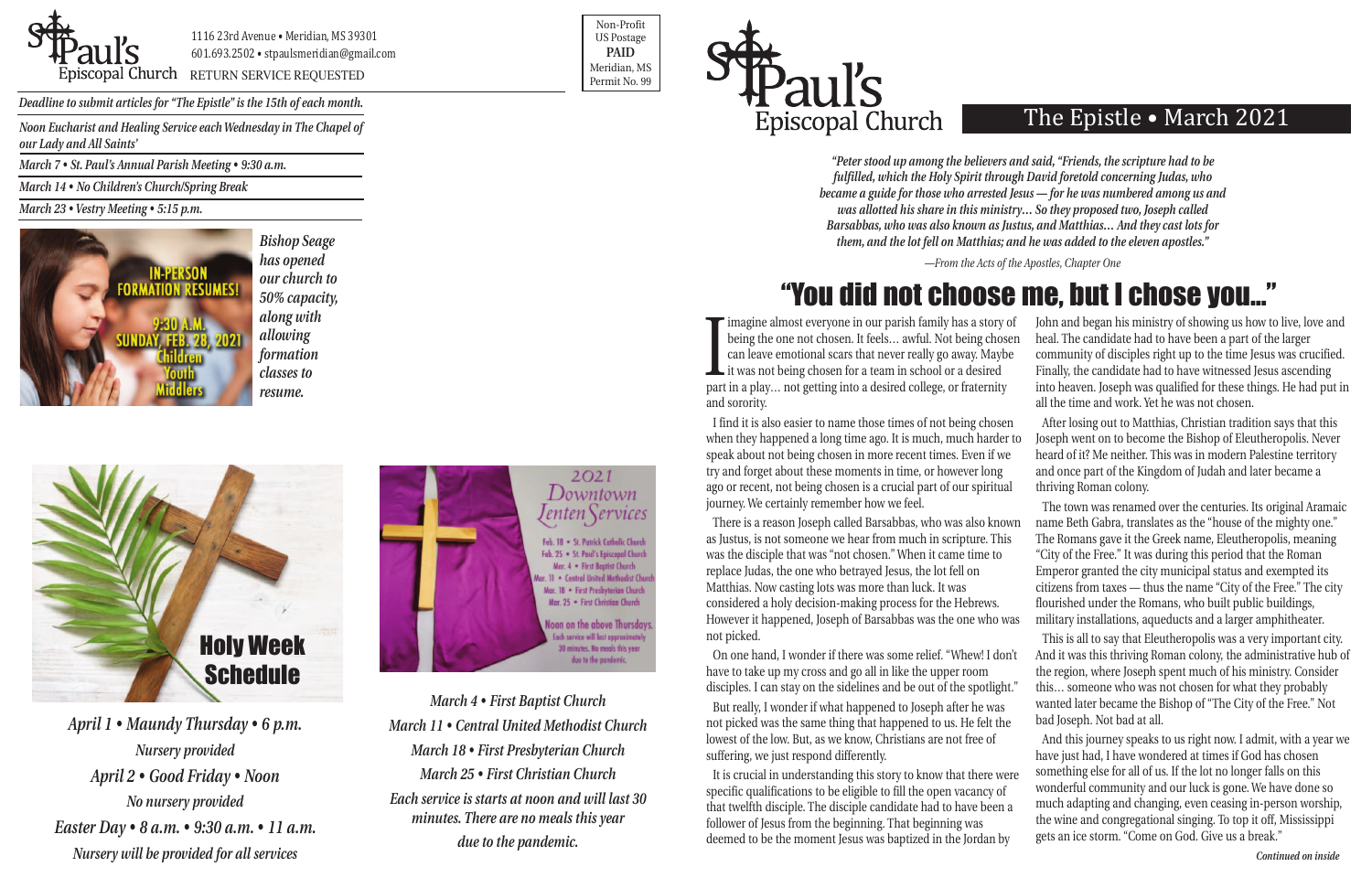| ne Lewis   | March 20Garry & Dana Lawyer             |
|------------|-----------------------------------------|
|            | March 21Judy Dohan                      |
|            | March 22Kenan Hamilton                  |
|            | March 23Jeffrey & Andrea Carver,        |
| wen        | Harriet & Bill Simmons                  |
|            | March 24Jo Benson, Ed Broome, Gene Wood |
|            | March 25Tom Greer                       |
| eyfus      | March 27Lee & Peggy Carrico             |
| n Compton, | March 28Patty Vinson                    |
| Sanders    | March 29Mackenzie Carver                |
| ry Wayton  | March 30Justin & Jamie Smith            |
| rs:        |                                         |

*Our Parish family:* DJ Wells, DeAnne Hester, Dixie Pigford, Edgar Morrison, Hardy P. Graham, Sr., Harriet Simmons, Jan Wayton, Jerry Greene, Jo Van Devender, Kay Milhorn, Ivy Jane Sutton, Milo Joseph Sutton, Jackson Florey, Mary Dunn, Mike Reich, Norma Veach, Peggy Carrico, Scott Carmichael, Scott Hudson and William Godwin. *In our senior living communities:* Joyce Welsh, Linda James, Lora Jones, Mary Scott and Nita Neville.

Sleep in Heavenly Peace Inc. (SLP) is a<br>
mational, non-profit 501©3 charity that builds bunk beds for needy children. Since their founding in 2012,



*Extended family and friends:* Alice Miller, Ally Gressett, Amanda Lockey, Amanda Rainey, Anita Sumrall, Anna Meyers, Barbara Hopper, Barbara Robinson, Baston Geiger, Beverly Bryson, Bill Selman, Bob Hill, Brooke,Brooks Moore, Carey Eldridge, Charmin Edwards, Chelsie Abston, Christina Harris, Chris Keipe, Chuck Fishburn, Cory Gaylord, Danny Waddle, David, Diane Dunn, Diane Honeycut, Delroy Ming, Edesser "Dess" Reid Ward, Rob & Aislinn Ward, Doris Lewis, Emily Chancellor, Frank Baker, Frank Barrett, Freddie Bea Watson, Gary Dawkins, George Farr, Harrison McClain, Helen Valentine, J.T. Lee, Jada Dooley, James, Jim Bateman, John, Joey Hutto, Josh, Joy Richardson, Katie, Ken Fisher, Kim Lovette, Kylie Temple, Lee Davis Thames, Lou Dubose, Mac Thigpen, Margaret Hadley, Marilyn Mohr, Martha Mazingo, Mary Ann Howell, Mary Halliwell, Michelle Nelson, Mike Covert, Mike Lundy, Mike Stanton, Nell Nichols, Norman, Patty Narro, Rick, Roger, Sandra Nicholas, Sandy Carrier, Sally Buntin, Hannah Thompson, Seth Thompson, Steve Plier, Suzanne Benson, Theodore, Tom Schram, Tony Sansone, Wanda Farr, Wanda Scott, WilfeManning, Willie Spencer, Wilma Kangery and Zack Martin. *We pray for those who have died,* especially Gary Eldridge *We pray for those serving in the Armed Forces,* for all who serve overseas and their families,

especially Andrew Behm, Shum Benson, Connor Covert, Graham Ford, T. J. Melton, Nick Mullen and Zack Thomas. *We pray for our Bishop Brian* and our Rector Austin and his family.

# Birthdays & Anniversaries

March 1......Rob Arline, Carolin March 2......Hannah Hamilton March 8......Nick Perry March 11....DJ Wells March 12....Mary Lee Long/Bo March 13....Graham Martin March 16....Claire Calcote, Robby & Sylvia Dr March 17....David Benson, Joh Sara Mason, Shep March 18....Linda Denney, Jerr March 19....Arlyn Grace Sande

*(EDITOR'S NOTE: This is the second in a series of articles highlighting St. Paul's Outreach Ministry. The "hands on" part of our ministries has been curtailed due to the pandemic, so our budgeted giving has been of primary help in 2020.)*

> It is a tradition at St. Pauls to oner special brass music for Easter and<br>Christmas services. We are seeking special funding to provide the brass Tt is a tradition at St. Paul's to offer special brass music for Easter and and musicians for these most celebratory and sacred services. Please consider giving and designate your gift to the "Holiday Music Fund."

# **Chosen**

they have worked with numerous agencies from across the country, all of which helped build more than 2,000 bunk beds for 4,000 children. This was accomplished through donations from local organizations, individuals and corporate donors.

The Meridian chapter was formed in 2018 with the motto and mission statement: "No kid sleeps on the floor in our town."

Laura Hester, local staff leader said: "When we founded the first Mississippi chapter of SLP, we had lofty goals for 2020. We started strong and completed a great winter build in partnership with MS Power and Leadership Lauderdale. It was wonderful to partner with a group of caring citizens from both a corporation and that of a volunteer group. Together, we built 40 beds and were able to partner in teams to deliver all over Meridian.

"Although our core team is now accustomed to seeing the living conditions we often see, it was eye opening for many on this team. For example, a family of nine in a small, three-bedroom apartment — their only furniture before our arrival consisting of a double bed for the parents and a table in the kitchen. The kids who were not sleeping with the parents were on air mattresses on the floor, two of which had holes. The kids would take turns in the night blowing it back up with a bicycle pump. Although we do not have hard data, we cannot help but wonder how a tired child can be impacted at school, both academically and socially. If we can meet basic needs by showing love to them, will they be more likely to accept our Father's love? How can this change our community?"

Many of the build days and deliveries that were planned for 2020 by SLP had to be cancelled due to COVID-19. They did complete a few smaller builds. One proud moment came when they were able to participate in a national program, Bunks Across America. This is a partnership with SHP chapters all across America to bring awareness to their program. Thanks to the \$2,000 St. Paul's provided, this build was deemed a "public" build. This is significant because SHP-Meridian pulls together anyone in the community, not specifically in a group or business, to come together for a common goal. Most important, the bed recipients can help give back by participating in a build day.

Laura reports that they are excited for the possibilities that 2021 can offer. Thank you to Lloyd Gray and the Outreach Committee for finding and recommending our support of this worthy ministry.



# Special Music for Easter and Christmas

*We rejoice in the Birth of Thomas "Toddy" Edward Holladay, who was born January 6 in Dothan, AL. Proud parents Bryan & Rosilyn Holladay & big brother Jon Sanders Holladay. Grandparents of the new baby are Clay & Laura Holladay; great grandparents are Tom & Joy Greer and the late Eddie & Ann Holladay.*

# A Real Bed Makes a Difference

We all know that this is not how God works in this world. Life is not about being chosen or not chosen. We know in God's eyes all of us are chosen in the waters of baptism. We are all eligible to be disciples, like both Matthias and Joseph. We have followed the one from the Jordan. We know the journey to the cross, the silence of Saturday and the journey to Easter morning.

We know St. Paul's is just as chosen now as it was from the very beginning. As Jesus said on that final night with his friends, "You did not choose me, but I chose you. And I appointed you to go and bear fruit, fruit that will last, so that the Father will give you whatever you ask him in my name."

During this season of Lent, perhaps don't use fasting to dwell in the disappointment of not being chosen. Instead, take on considering how godly people respond when the lot is not cast on us. We may find, even as those wounds don't heal, that we are headed to the "City of the Free" even if we don't know it yet. Take on exploring what else might be possible for us. This just might be how our generation of the Church is remembered; how St. Paul's will continue to be relevant years from now.

You are so loved. Austin+

# We Remember in our Prayers

*Continued from front page*